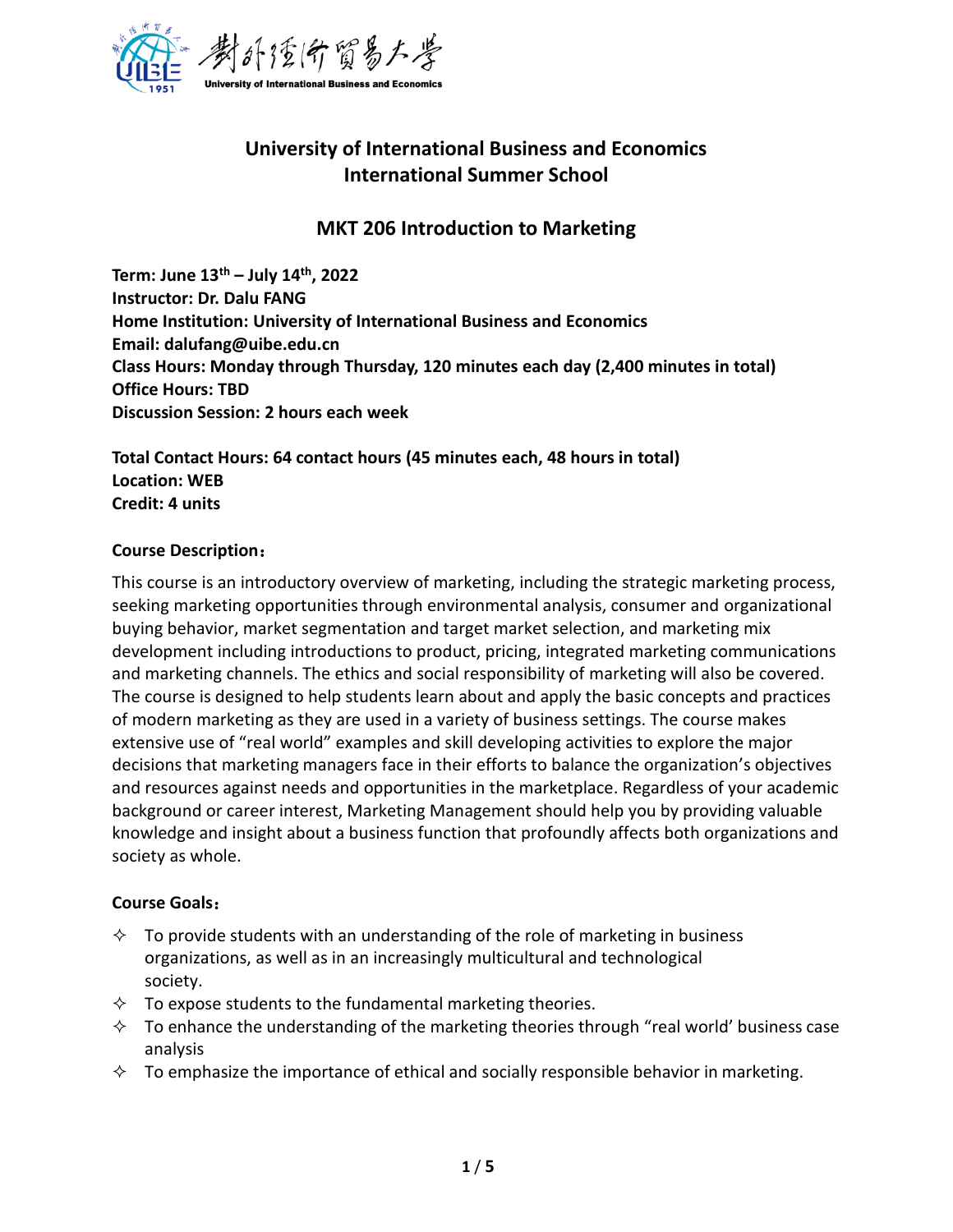

### **Course Structure**:

This course is organized to flow from the general to the specific. We begin with a general overview of marketing, the strategic marketing process and the marketing environment. We move to a review of consumer behavior and the consumer decision-making process, and then examine how organizations identify and select target markets. We next begin to focus on specific components of marketing strategy such as product and brand management, pricing techniques and strategies, retailing and wholesaling, advertising and public relations. We conclude with an exploration of global marketplace and sustainable marketing social responsibility and ethics.

#### **Required Textbook**:

- 1. P. Kotler and G. Armstrong, Principles of Marketing, 18th Global Edition, Pearson, 2016, ISBN-10: 1-292-34113-0, ISBN-13: 978-1-292-34113-2
- 2. Supplementary readings distributed in class, including journal articles and case studies.

#### **Course Evaluation**:

| A. Class participations                     |     |  |
|---------------------------------------------|-----|--|
| B. Tests                                    | 45% |  |
| C. Groups Projects                          |     |  |
| 1. Case Analysis                            | 15% |  |
| 2. Marketing Plan                           |     |  |
| Plan Part I - Consumer and Market Profile   | 10% |  |
| Plan Part II - Marketing Strategy           | 10% |  |
| Plan Part III - Marketing Plan Presentation | 10% |  |

#### **Description of Course Evaluation**:

#### **A. Class participation**

Number of videos finished in time, excellent classroom discussion on the Marketing Spotlights or on any other component of the course, supported by adequate preparation, is an important component of the class participation grade. Class participation will be 10% of the final grades.

### **B. Tests**

The 3 tests are inclusive from chapters of the textbook material, each test accounts for 15%, 45% in total.

### **C. Group Projects**

Groups of 4-6 students will be formed at the beginning of the semester. The group-based projects will make up for 45% of students' final grades. The following two tasks will be assigned to the students and they will be graded as a group:

### **1. Case Analysis**

Performance on Case Analysis will be 15% of the course grade. Each group can choose one case to present. All the group members are asked to present the analysis of the case by Zoom meeting. Requirements for Case Analysis will be given before the presentation.

#### **2. Marketing Plan (MP)**

Each group will be assigned a specific industry from which they will choose a product to build a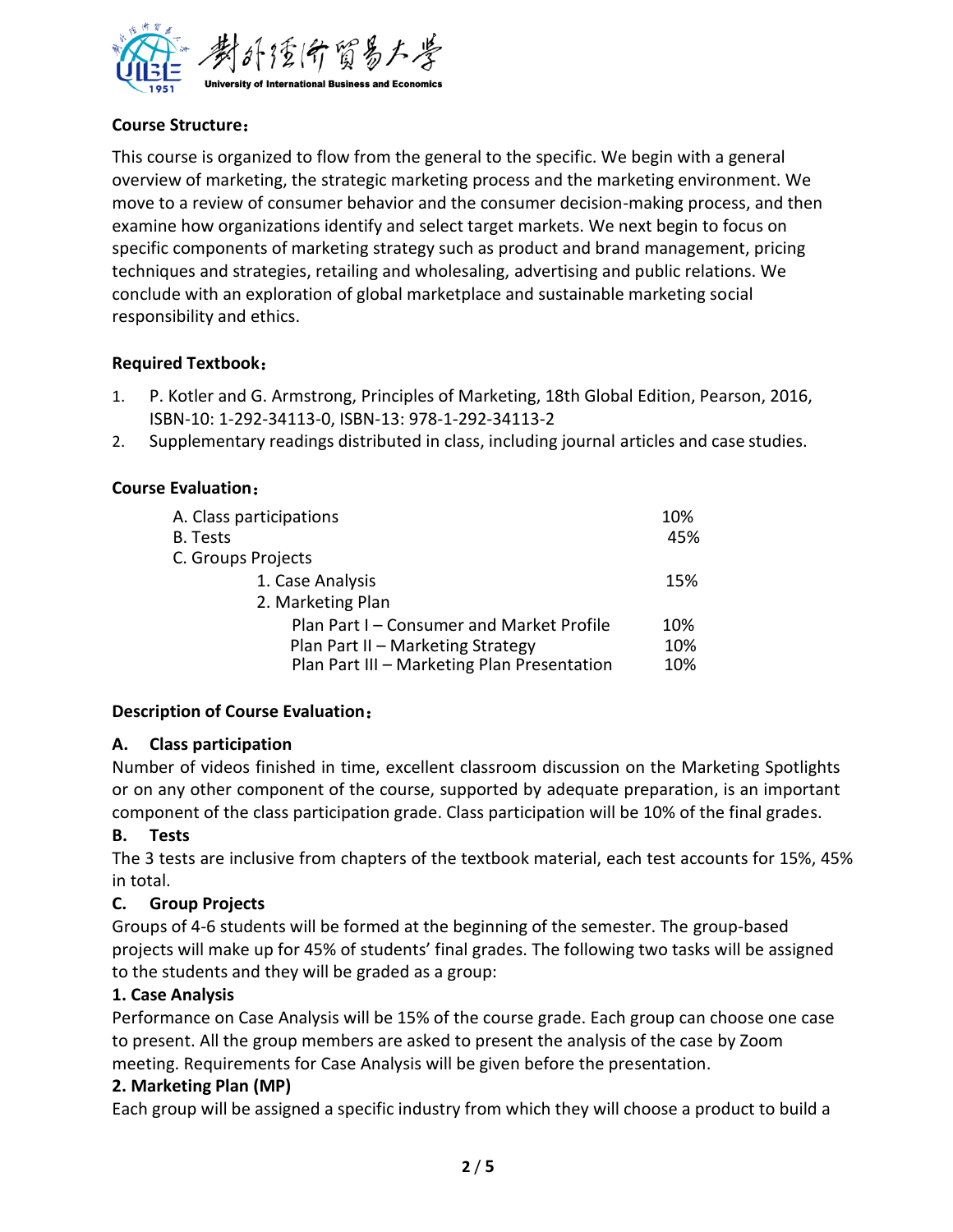

Marketing Plan. Groups will submit their product idea on June 22 for approval.

A short, one-page (typed) description is required at this date. In case students want to change the product idea after the submission deadline, they need approval from the instructor.

### There are 3 parts to the Marketing Plan

### **Part I: The Consumer and Market Profile**

For this part of the assignment, each group is required to provide an in-depth analysis of the consumer and the market within which the product will be sold.

### **Part II: The Marketing Strategy**

This part of the Marketing Plan will use the 4 P marketing mix strategy, including each group's financial calculations, export considerations, and implementation of the product plan. This strategy is specifically constructed for the target market the group describes in the Consumer and Market Profile part of the assignment.

# **Part III: The Marketing Plan Presentation**

During the last 2 classes, each group will be assigned a time to present both parts of their Marketing Plan. Each group will have a maximum of 20 minutes to present, with 5 minutes for questions from the instructor and the class. Please note that all group members are asked to present the Marketing Plan.

In addition, all groups should submit the final PPT slides of their marketing plan presentation on the first day of presentation (**July 13**)

# **Grading Scale**:

Assignments and examinations will be graded according to the following grade scale:

|    | 90-100    |    | 72-74    |
|----|-----------|----|----------|
| А- | 85-89     |    | 68-71    |
| B+ | 82-84     | u= | 64-67    |
| B  | 78-81     |    | 60-63    |
| В- | $75 - 77$ |    | below 60 |

#### **Academic Integrity**:

Students are responsible for knowing policy regarding academic honesty.

The University of International Business and Economics expects students to be honest in their academic work. Academic dishonesty is viewed as a serious violation of university rules and such misconduct is not accepted by academic community. In particular, students must refrain from plagiarism, cheating and collusion in connection with examinations, submitting substantially the same piece of work to different classes and must fully acknowledge all the sources of ideas and all assistance received in work submitted to the instructor for evaluation. Violation of the rules of academic honesty may lead to suspension or disqualification of the student from further study at the University.

### **Adjustments for optional online course:**

In case of epidemic or other possible courses, our campus course has to be switched into online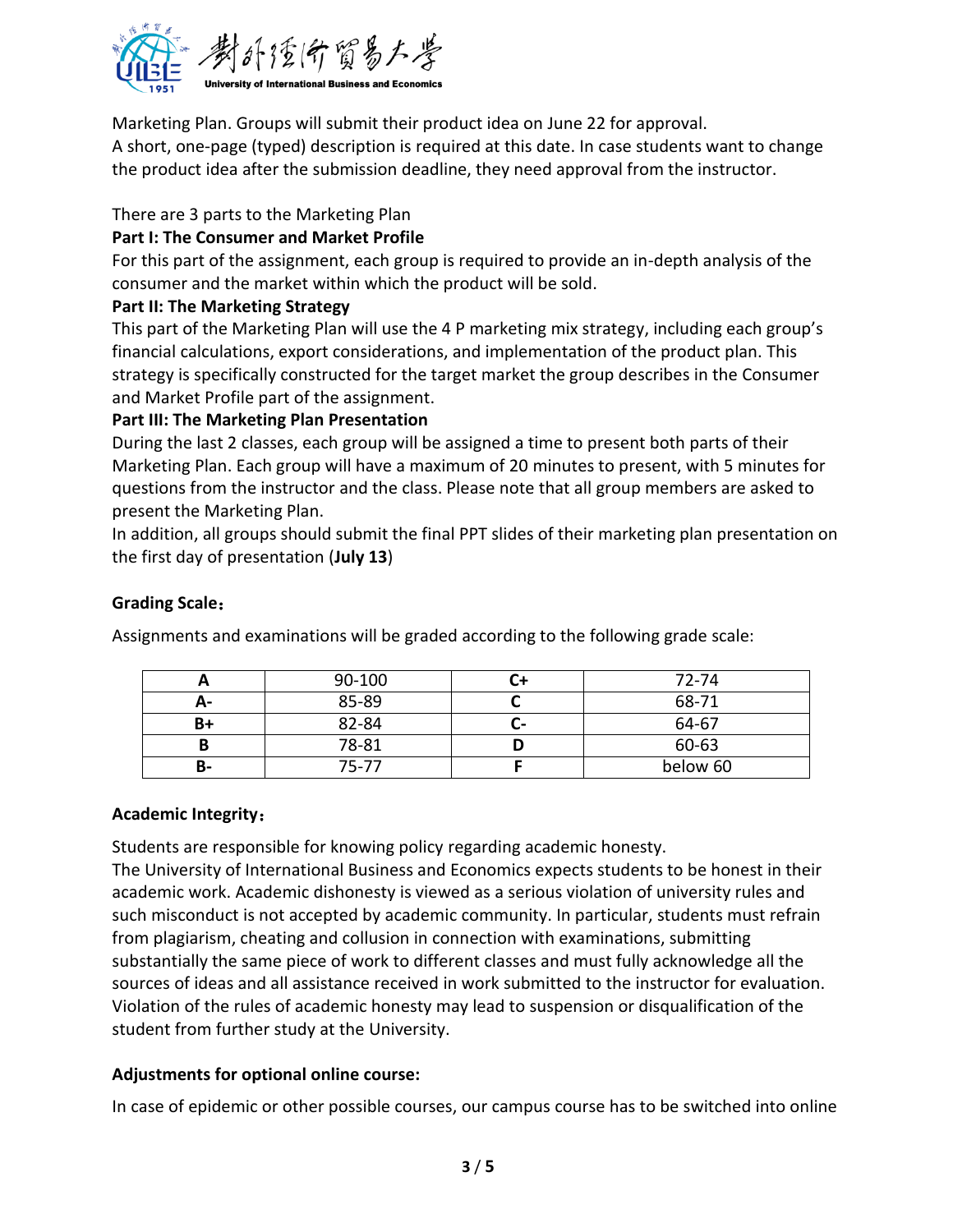

course. All the session will turn to videos or live-stream with ZOOM (include Case analysis and MP presentation by students). There will be **NO DIFFERENCE** in the course schedule. The only difference will the count of participation, which will include the number of videos finished in time, participation of case analysis and present of final project.

#### **Tentative Course Schedule:**

*Note: The following are approximate topics and dates. I reserve the right to make changes as necessary.*

| <b>Session</b>            | <b>Date</b>                              | <b>Topic</b>                                                  | <b>Notation</b>   |
|---------------------------|------------------------------------------|---------------------------------------------------------------|-------------------|
| 2022-6-13<br>$\mathbf{1}$ | Kick-off session: Introduction to course | <b>Final Groups</b>                                           |                   |
|                           | <b>An Overview of Marketing</b>          | <b>Set Up</b>                                                 |                   |
| $\mathbf{2}$              | 2022-6-14                                | <b>Marketing: Creating and Capturing Customer</b>             | Chapter 1         |
|                           |                                          | Value                                                         |                   |
|                           | 2022-6-15                                | <b>Company and Marketing Strategy: Partnering to</b>          |                   |
| 3                         |                                          | <b>Build Customer Engagement, Value, and</b>                  | <b>Chapter 2</b>  |
|                           |                                          | <b>Relationships</b>                                          |                   |
| 4                         | 2022-6-16                                | <b>Analyzing the Marketing Environment</b>                    | <b>Chapter 3</b>  |
|                           |                                          | Case Analysis 1: Tesla Shanghai factory                       |                   |
|                           |                                          | <b>Managing Marketing Information to Gain</b>                 |                   |
| 5                         | 2022-6-20                                | <b>Customer Insights</b>                                      | <b>Chapter 4</b>  |
| 6                         | 2022-6-21                                | Test 1 (Chapters 1-4)                                         |                   |
|                           | 2022-6-22                                |                                                               | <b>Chapter 5</b>  |
| 7                         |                                          | <b>Consumer Markets and Consumer Buyer</b><br><b>Behavior</b> | <b>Hand in MP</b> |
|                           |                                          |                                                               | Idea              |
|                           | 2022-6-23                                | <b>Business Markets and Business Buying Behavior</b>          |                   |
| 8                         |                                          | <b>Customer-Driven Marketing Strategy: Creating</b>           | Chapter 6,7       |
|                           |                                          | <b>Value for Target Customers</b>                             |                   |
|                           |                                          | <b>Case Analysis 2: Pinduoduo</b>                             |                   |
|                           | 2022-6-27                                | <b>Product, Services, and Brands: Building Customer</b>       |                   |
| 9                         |                                          | Value                                                         | Chapter 8,9       |
|                           |                                          | Developing New Products and Managing the                      |                   |
|                           |                                          | <b>Product Life Cycle</b>                                     |                   |
| 10                        | 2022-6-28                                | <b>Pricing: Understanding and Capturing Customer</b>          | Chapter 10        |
|                           |                                          | Value                                                         |                   |
| 11                        | 2022-6-29                                | <b>Pricing Strategies</b>                                     | Chapter 11        |
|                           |                                          | Case Analysis3: "11.11" in China                              |                   |
| 12                        | 2022-6-30                                | <b>MIDTERM READING</b>                                        | Chapter 1-11      |
| 13                        | 2022-7-4                                 | <b>MIDTERM EXAM (Chapters 1-11)</b>                           |                   |
| 14                        | 2022-7-5                                 | <b>Marketing Channels: Delivering Customer Value</b>          | Chapter 12,13     |
|                           |                                          | <b>Retailing and Wholesaling</b>                              |                   |